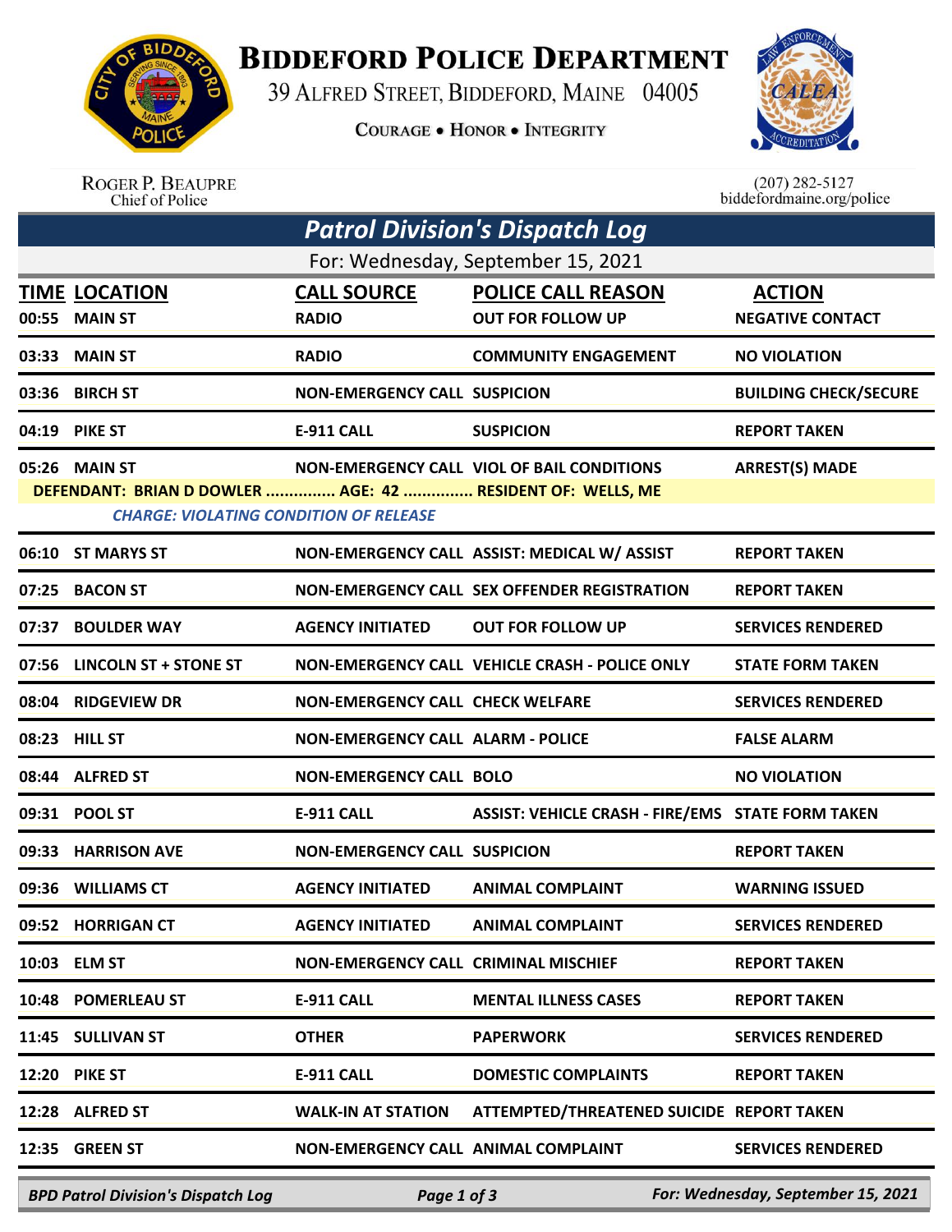|       | <b>TIME LOCATION</b><br>12:43 SOUTH ST | <b>CALL SOURCE</b><br><b>NON-EMERGENCY CALL THEFT</b> | <b>POLICE CALL REASON</b>                                | <b>ACTION</b><br><b>REPORT TAKEN</b> |
|-------|----------------------------------------|-------------------------------------------------------|----------------------------------------------------------|--------------------------------------|
|       | 12:43 MAIN ST                          |                                                       | <b>NON-EMERGENCY CALL MENTAL ILLNESS CASES</b>           | <b>SERVICES RENDERED</b>             |
|       | 13:05 ALFRED ST                        | <b>WALK-IN AT STATION</b>                             | <b>TRESPASSING</b>                                       | <b>SERVICES RENDERED</b>             |
|       | 13:09 ALFRED ST                        | <b>AGENCY INITIATED</b>                               | <b>OUT FOR FOLLOW UP</b>                                 | <b>SERVICES RENDERED</b>             |
|       | 13:38 KING ST                          | NON-EMERGENCY CALL PARKING COMPLAINT                  |                                                          | <b>PARKING TICKET ISSUED</b>         |
|       | <b>13:43 FORTUNES ROCKS RD</b>         | <b>AGENCY INITIATED</b>                               | <b>COMMUNITY ENGAGEMENT</b>                              | <b>NO VIOLATION</b>                  |
|       | 13:54 BEACH HOUSE LN                   | <b>AGENCY INITIATED</b>                               | <b>COMMUNITY ENGAGEMENT</b>                              | <b>NO VIOLATION</b>                  |
|       | 13:55 GREEN ST                         | <b>NON-EMERGENCY CALL OUT FOR FOLLOW UP</b>           |                                                          | <b>SERVICES RENDERED</b>             |
|       | 13:57 HARVEY ST                        | <b>AGENCY INITIATED</b>                               | <b>OUT FOR FOLLOW UP</b>                                 | <b>SERVICES RENDERED</b>             |
|       | 13:59 ALFRED ST + GRAHAM ST            |                                                       | NON-EMERGENCY CALL VEHICLE CRASH - POLICE ONLY           | <b>STATE FORM TAKEN</b>              |
|       | 14:12 MAIN ST                          | <b>E-911 CALL</b>                                     | 911 MISUSE                                               | <b>UNFOUNDED</b>                     |
|       | 14:15 BRADBURY ST                      | NON-EMERGENCY CALL PARKING COMPLAINT                  |                                                          | <b>PARKING TICKET ISSUED</b>         |
|       | 14:21 ALFRED ST                        | <b>RADIO</b>                                          | <b>ANIMAL COMPLAINT</b>                                  | <b>SERVICES RENDERED</b>             |
|       | 14:21 HILLS BEACH RD                   | <b>NON-EMERGENCY CALL ALARM - POLICE</b>              |                                                          | <b>FALSE ALARM</b>                   |
|       | 14:32 WASHINGTON ST                    | <b>WALK-IN AT STATION</b>                             | <b>FRAUD / SCAM</b>                                      | <b>REPORT TAKEN</b>                  |
| 14:59 | <b>MARINER WAY</b>                     |                                                       | NON-EMERGENCY CALL ARTICLES LOST/FOUND                   | <b>SERVICES RENDERED</b>             |
|       | 15:01 STATE ST                         | <b>NON-EMERGENCY CALL THEFT</b>                       |                                                          | <b>REPORT TAKEN</b>                  |
|       | <b>15:29 GRANITE ST</b>                | <b>E-911 CALL</b>                                     | <b>ASSIST: VEHICLE CRASH - FIRE/EMS STATE FORM TAKEN</b> |                                      |
|       | 15:38 ALFRED ST                        |                                                       | NON-EMERGENCY CALL ARTICLES LOST/FOUND                   | <b>SERVICES RENDERED</b>             |
|       | 15:45 ALFRED ST                        |                                                       | NON-EMERGENCY CALL DOMESTIC COMPLAINTS                   | <b>REPORT TAKEN</b>                  |
|       | 15:57 ALFRED ST                        | <b>WALK-IN AT STATION</b>                             | <b>ASSIST CITIZEN</b>                                    | <b>SERVICES RENDERED</b>             |
|       | 15:57 MARION AVE                       | <b>NON-EMERGENCY CALL JUVENILE OFFENSES</b>           |                                                          | <b>SERVICES RENDERED</b>             |
|       | 16:35 ALFRED ST                        | <b>NON-EMERGENCY CALL TRESPASSING</b>                 |                                                          | <b>NEGATIVE CONTACT</b>              |
|       | 16:42 ALFRED ST                        | <b>NON-EMERGENCY CALL BOLO</b>                        |                                                          | <b>NEGATIVE CONTACT</b>              |
|       | 16:57 MAIN ST                          | <b>NON-EMERGENCY CALL CRIMINAL MISCHIEF</b>           |                                                          | <b>REPORT TAKEN</b>                  |
|       | 17:01 MAIN ST                          | <b>NON-EMERGENCY CALL CHECK WELFARE</b>               |                                                          | <b>SERVICES RENDERED</b>             |
|       | 17:14 ALFRED ST                        | <b>AGENCY INITIATED</b>                               | <b>OUT FOR FOLLOW UP</b>                                 | <b>SERVICES RENDERED</b>             |
|       | 17:21 ADAMS ST                         | NON-EMERGENCY CALL PARKING COMPLAINT                  |                                                          | <b>NO VIOLATION</b>                  |
|       | 17:26 ALFRED ST                        | <b>AGENCY INITIATED</b>                               | <b>OUT FOR FOLLOW UP</b>                                 | <b>SERVICES RENDERED</b>             |
|       | 17:33 SULLIVAN ST                      | <b>AGENCY INITIATED</b>                               | <b>PAPERWORK</b>                                         | <b>PAPERWORK NOT SERVED</b>          |

*BPD Patrol Division's Dispatch Log Page 2 of 3 For: Wednesday, September 15, 2021*